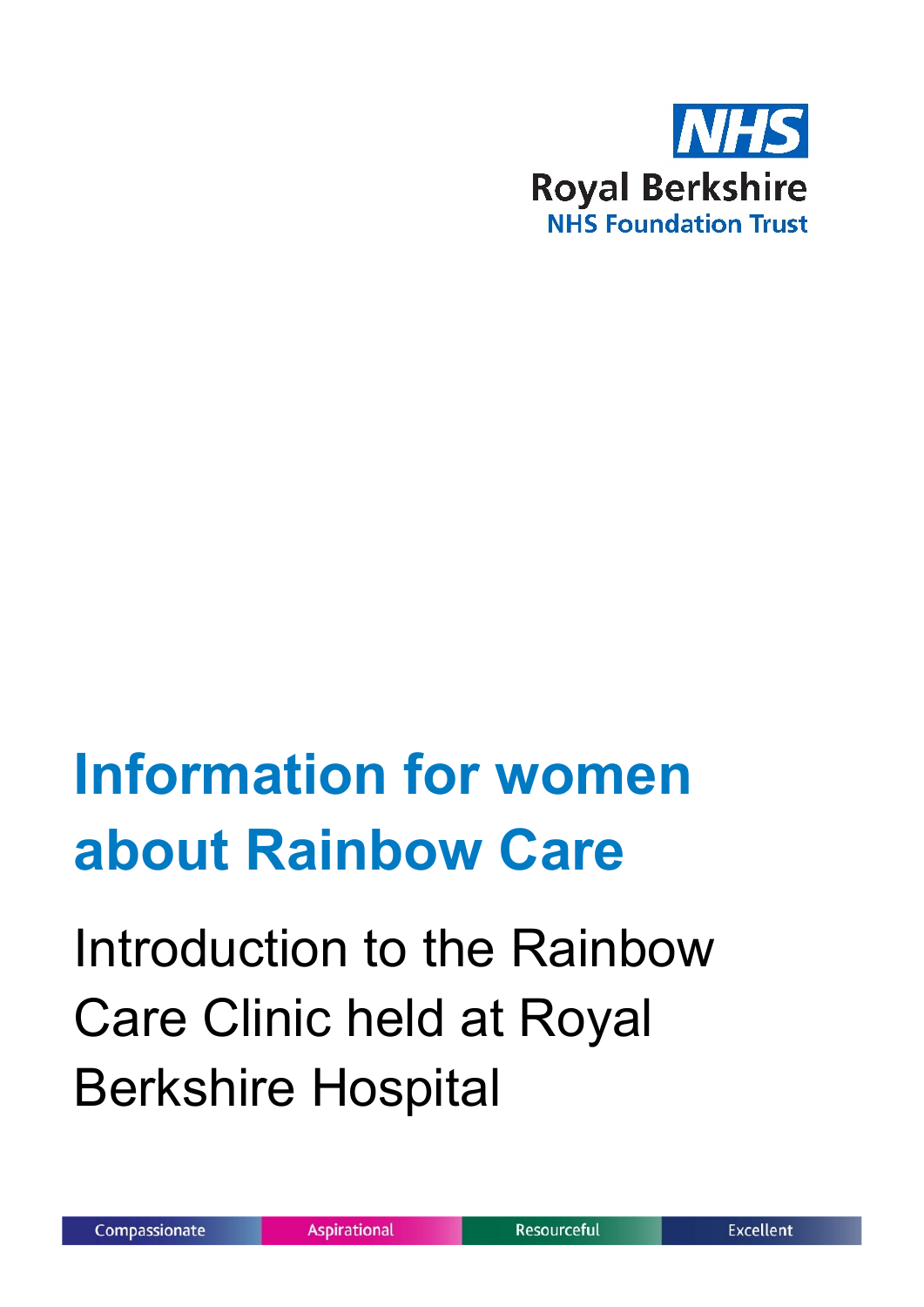**This leaflet aims to answer your queries and reduce any worries you may have. It also explains the concept of Rainbow Care and how the team looking after you will support you through your pregnancy and delivery. We have asked women who have had late miscarriages or stillbirths for their advice when writing this leaflet.**

A 'Rainbow pregnancy' is a term used to describe pregnancy after the loss of a baby through late miscarriage, stillbirth, or an early neonatal death. A rainbow is considered a symbol of beauty and tranquillity after a stormy and turbulent time. However, for every woman and their families, it is a time of hope mixed with anxiety. At the Royal Berkshire Hospital, we have set up one of the first NHS funded multi-disciplinary team of experts to look after women in Rainbow pregnancies. The team has two specialist midwives, a consultant obstetrician and a fetal medicine ultrasound specialist. We can link in to many other specialised services on a bespoke basis. There is no need for your midwife or GP to ask for you to have appointments with consultant midwives, birth after Caesarean midwives, consultant anaesthetists or the Peri-Natal Mental Health Team, as these will be arranged by us if needed.

We offer the initial booking appointment with our specialist midwives for a woman, before 12 weeks. They will arrange any additional scans that may have been recommended at the Bereaved Parents' Clinic for the 12-20 week period. Liaising with our consultant, they will also ensure that any recommended prescriptions are available. They will provide a dedicated mobile phone number and advise how to get in touch.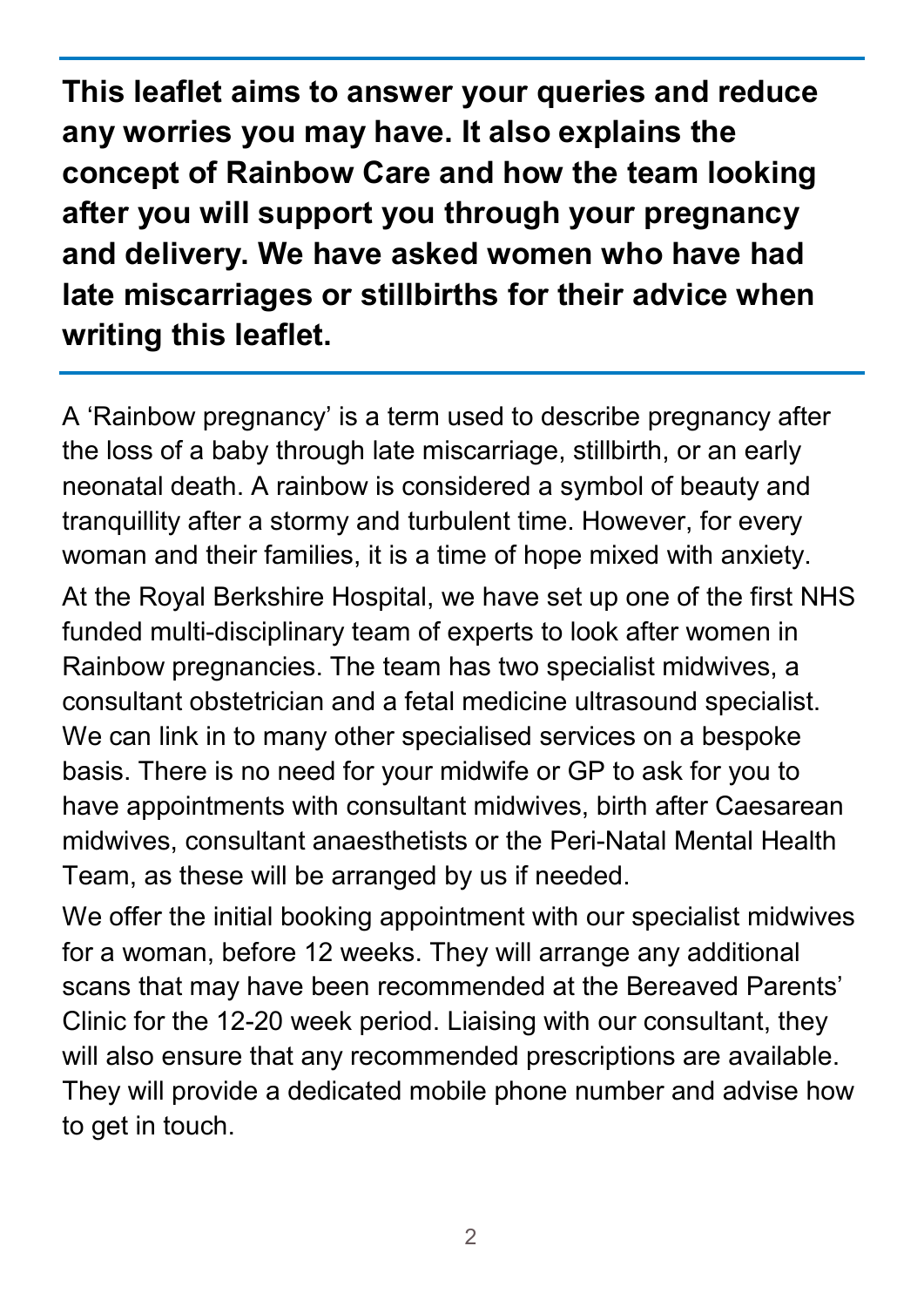The midwives will offer an appointment with the consultant in the team at 16-17 weeks in the Rainbow Clinic.

All women will be offered an appointment around 20 weeks, when the detailed scan is performed; earlier scans will be arranged if the circumstances around the loss of your baby mean this is needed. Appointments will usually be made for 23-24 weeks, to review the blood flow studies to the uterus (womb) and along your baby's umbilical cord. Normally, you will then see the midwife in Rainbow at 25 and 28 weeks, and most will have a scan at one or both visits. If there are no medical concerns for your physical health, or the wellbeing of your baby during your pregnancy, you will not see the consultant until about 31 weeks. The midwives are able to arrange additional emotional support and reassurance appointments for those who are especially worried.

After 28 weeks, most women will be offered an appointment every two weeks with the team. Scans will be booked on a personalised care plan basis.

We would aim to support most families to reach about 37-38 weeks before planning to welcome your baby: at this stage the vast majority will be born able to breathe and feed confidently, and should not have jaundice needing treatment in the special care baby unit. We are very conscious of the balance needed between a safe birth and your baby staying at your bedside, rather than them being in need of care in the baby unit, as this can be a potent trigger for grief and guilt on your part.

The 'how' and 'when' of planning your baby's birth will usually be agreed around 30-34 weeks in pregnancy, depending on the circumstances of your loss, previous deliveries and how the Rainbow pregnancy has progressed.

We have Rainbow Baby outfit bags, containing a new hat, nappy, vest and sleep-suit, which you are welcome to dress your Rainbow Baby in if you would prefer not to bring baby clothes in when you